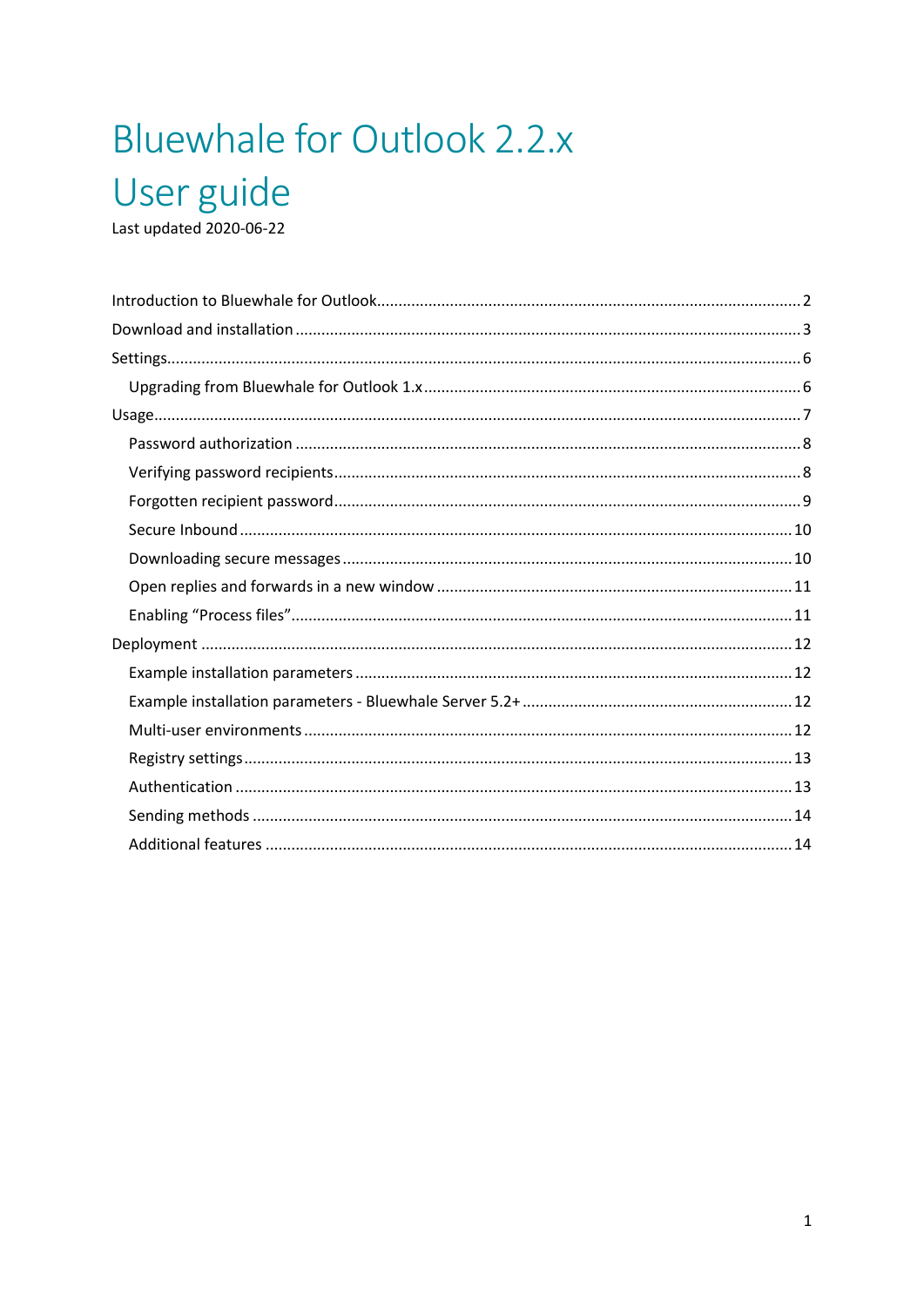# <span id="page-1-0"></span>Introduction to Bluewhale for Outlook

Bluewhale makes it easy to exchange confidential messages and large files using e-mail with two factor authentication and file encryption.

With the Bluewhale for Outlook add-in most of Bluewhale's functionality is available directly from Microsoft Outlook 2010 and newer.

Bluewhale for Outlook is shipped as an MSI package and requires .Net 4.5 which is preinstalled with Windows 8 and newer.

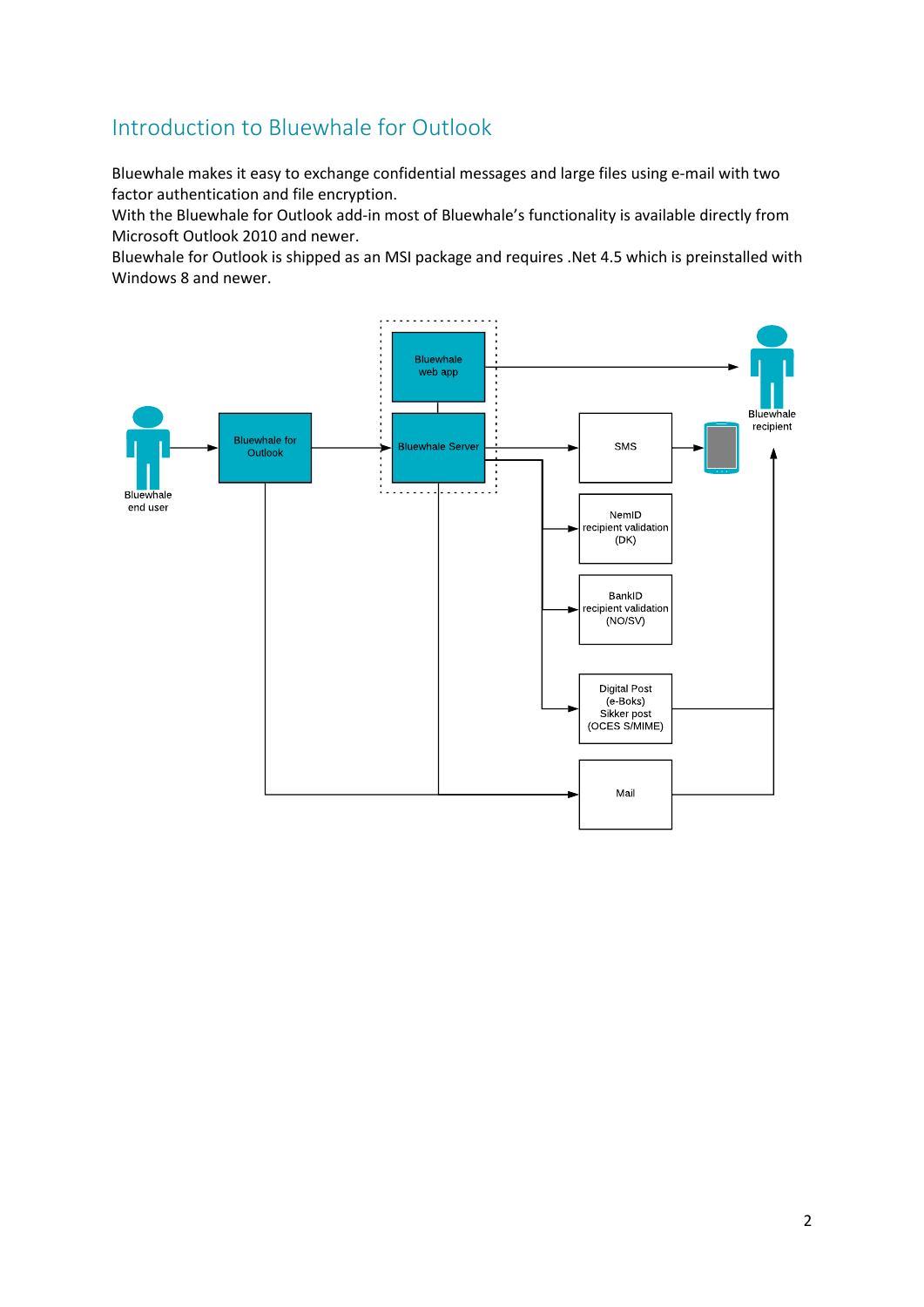# <span id="page-2-0"></span>Download and installation

Visit the following address in your browser:<https://bluewhale.dk/en/support-faq/download/> and click "Download Bluewhale for Outlook 2.x.x here" to start the download.

# Download add-in for Outlook 2010/13/16/19 & 365

Download Bluewhale for Outlook 2.2.0

When the download is complete, you should see the installation file in the bottom left corner of the browser window.



Your previous version of Bluewhale for Outlook will be replaced once installation of the latest version is complete, so it is not necessary to uninstall as this is done automatically.

**If Outlook is running, please close it and then click on the installation file to start the installation.**

| <b>Bluewhale for Outlook</b><br>$\Box$<br>$\times$<br>$\overline{\phantom{0}}$                                                                                                                                                                                                                                                       |                                                                                                                              |
|--------------------------------------------------------------------------------------------------------------------------------------------------------------------------------------------------------------------------------------------------------------------------------------------------------------------------------------|------------------------------------------------------------------------------------------------------------------------------|
| Do<br>Welcome to the Bluewhale for Outlook Setup<br>Wizard                                                                                                                                                                                                                                                                           |                                                                                                                              |
| The installer will guide you through the steps required to install Bluewhale for Outlook on your<br>computer.                                                                                                                                                                                                                        |                                                                                                                              |
| <b>Jutlook</b><br>.0.2 here<br>WARNING: This computer program is protected by copyright law and international treaties.<br>Unauthorized duplication or distribution of this program, or any portion of it, may result in severe civil<br>or criminal penalties, and will be prosecuted to the maximum extent possible under the law. |                                                                                                                              |
| guration.                                                                                                                                                                                                                                                                                                                            |                                                                                                                              |
| Cancel<br>Next ><br>$<$ Bac<br>nmunication                                                                                                                                                                                                                                                                                           |                                                                                                                              |
| Bluewhale for Outlook<br>$\Box$<br>$\times$<br>Da<br><b>Select Installation Folder</b>                                                                                                                                                                                                                                               | Bluewhale for Outlook<br>$\times$<br>$\Box$<br>Do Confirm Installation                                                       |
| The installer will install Bluewhale for Outlook to the following folder.<br>To install in this folder, click "Next". To install to a different folder, enter it below or click "Browse".<br>Folder:<br>C:\Program Files (x86)\Bluewhale\Bluewhale for Outlook\<br>Browse                                                            | The installer is ready to install Bluewhale for Outlook on your computer.<br>Click "Next" to start the installation.<br>look |
| look <sub>2</sub><br>Disk Cost<br>here<br>Install Bluewhale for Outlook for yourself, or for anyone who uses this computer:                                                                                                                                                                                                          | here                                                                                                                         |
| <b>●</b> Everyone<br>◯ Just me<br>ition.                                                                                                                                                                                                                                                                                             | tion.                                                                                                                        |
| Cancel<br><back<br>Next &gt;<br/><i><u><b>Inication</b></u></i></back<br>                                                                                                                                                                                                                                                            | $<$ Back<br>Next ><br>Cancel<br>nication                                                                                     |
|                                                                                                                                                                                                                                                                                                                                      |                                                                                                                              |
|                                                                                                                                                                                                                                                                                                                                      | 3                                                                                                                            |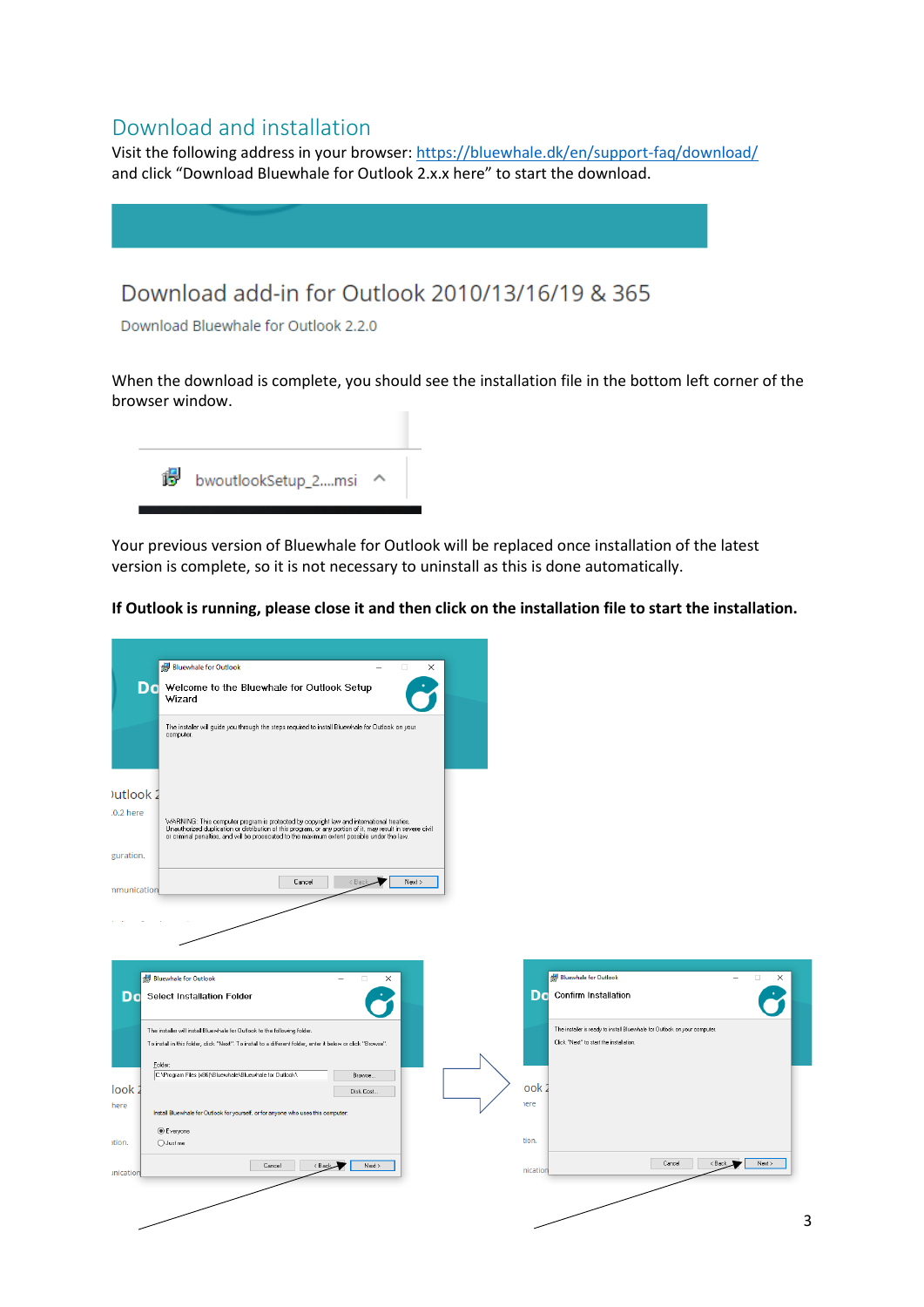If Outlook is still running you will see the message below:

| Bluewhale for Outlook is being installed.<br>Please wait<br>Cancel<br>Bluewhale for Outlook Files in Use                                                                                                                                                                 | < Back<br>Next > |           |                   |
|--------------------------------------------------------------------------------------------------------------------------------------------------------------------------------------------------------------------------------------------------------------------------|------------------|-----------|-------------------|
|                                                                                                                                                                                                                                                                          |                  |           |                   |
|                                                                                                                                                                                                                                                                          |                  |           |                   |
|                                                                                                                                                                                                                                                                          |                  |           |                   |
|                                                                                                                                                                                                                                                                          |                  |           |                   |
|                                                                                                                                                                                                                                                                          |                  |           |                   |
|                                                                                                                                                                                                                                                                          |                  |           |                   |
| The following applications are using files which the installer must update. You can either close the<br>applications and click "Try Again", or click "Continue" so that the installer continues the<br>installation, and replaces these files when your system restarts. |                  |           |                   |
| Microsoft Outlook (Process Id: 6640)<br>Microsoft Word (Process Id: 9628)                                                                                                                                                                                                |                  |           |                   |
|                                                                                                                                                                                                                                                                          |                  |           |                   |
|                                                                                                                                                                                                                                                                          |                  |           |                   |
|                                                                                                                                                                                                                                                                          |                  |           |                   |
|                                                                                                                                                                                                                                                                          |                  |           | Exit Installation |
|                                                                                                                                                                                                                                                                          |                  | Try Again | Continue          |

You can either close Outlook and click "Try Again" or click "Continue" and restart later.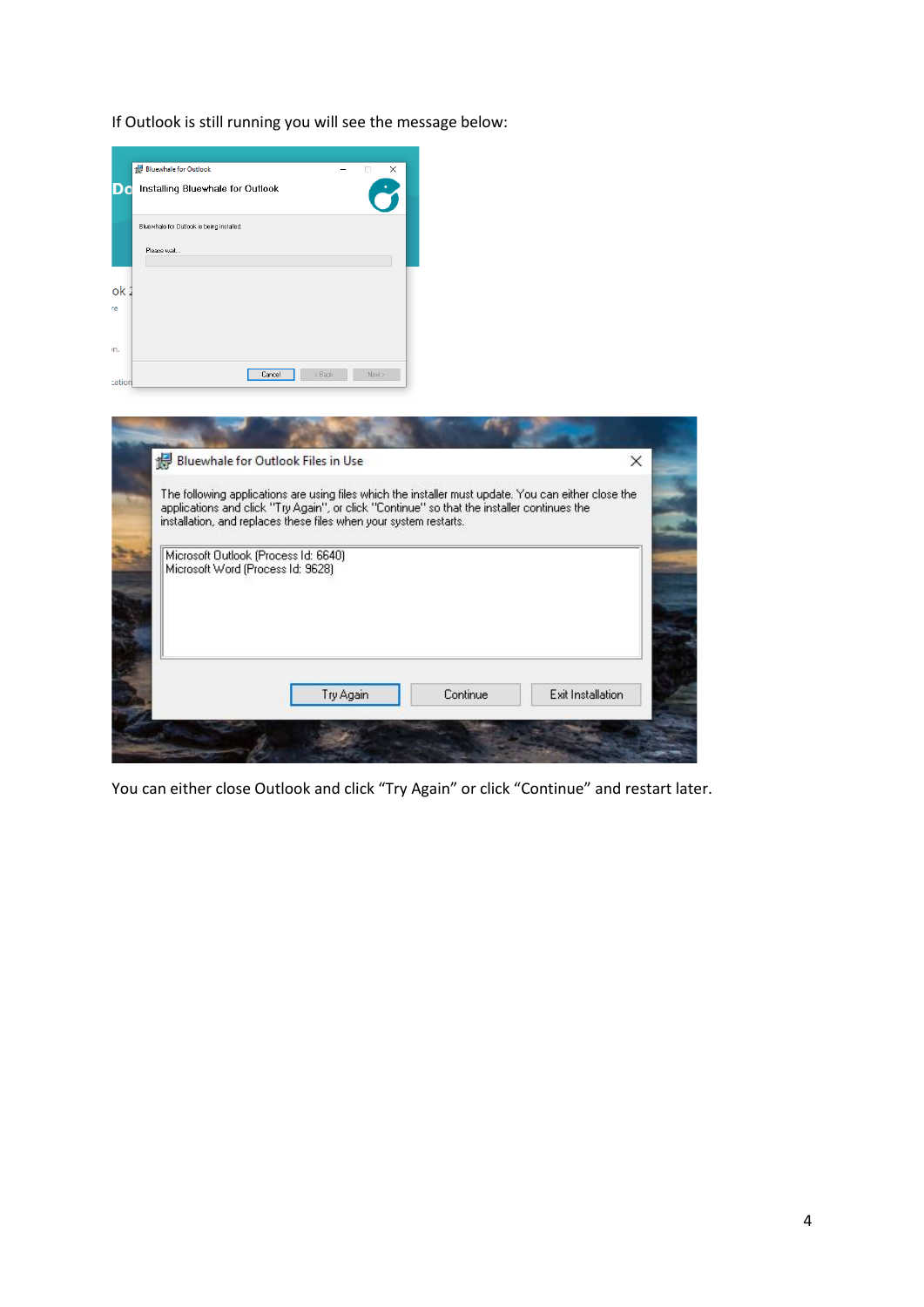Installation begins…



Installation is done. Click "close" to Complete.

|                  | Bluewhale for Outlook<br>$\times$                                                  |  |
|------------------|------------------------------------------------------------------------------------|--|
|                  |                                                                                    |  |
|                  | <b>Installation Complete</b>                                                       |  |
|                  | Bluewhale for Outlook has been successfully installed.                             |  |
|                  | Click "Close" to exit.                                                             |  |
| 20k <sub>2</sub> |                                                                                    |  |
| ere              |                                                                                    |  |
| on.              | Please use Windows Update to check for any critical updates to the .NET Framework. |  |
| ication          | < Back<br>Cancel<br>Close                                                          |  |

If you did not close Outlook before installing, you need to restart to finish the installation.

Otherwise you can just start Outlook again.

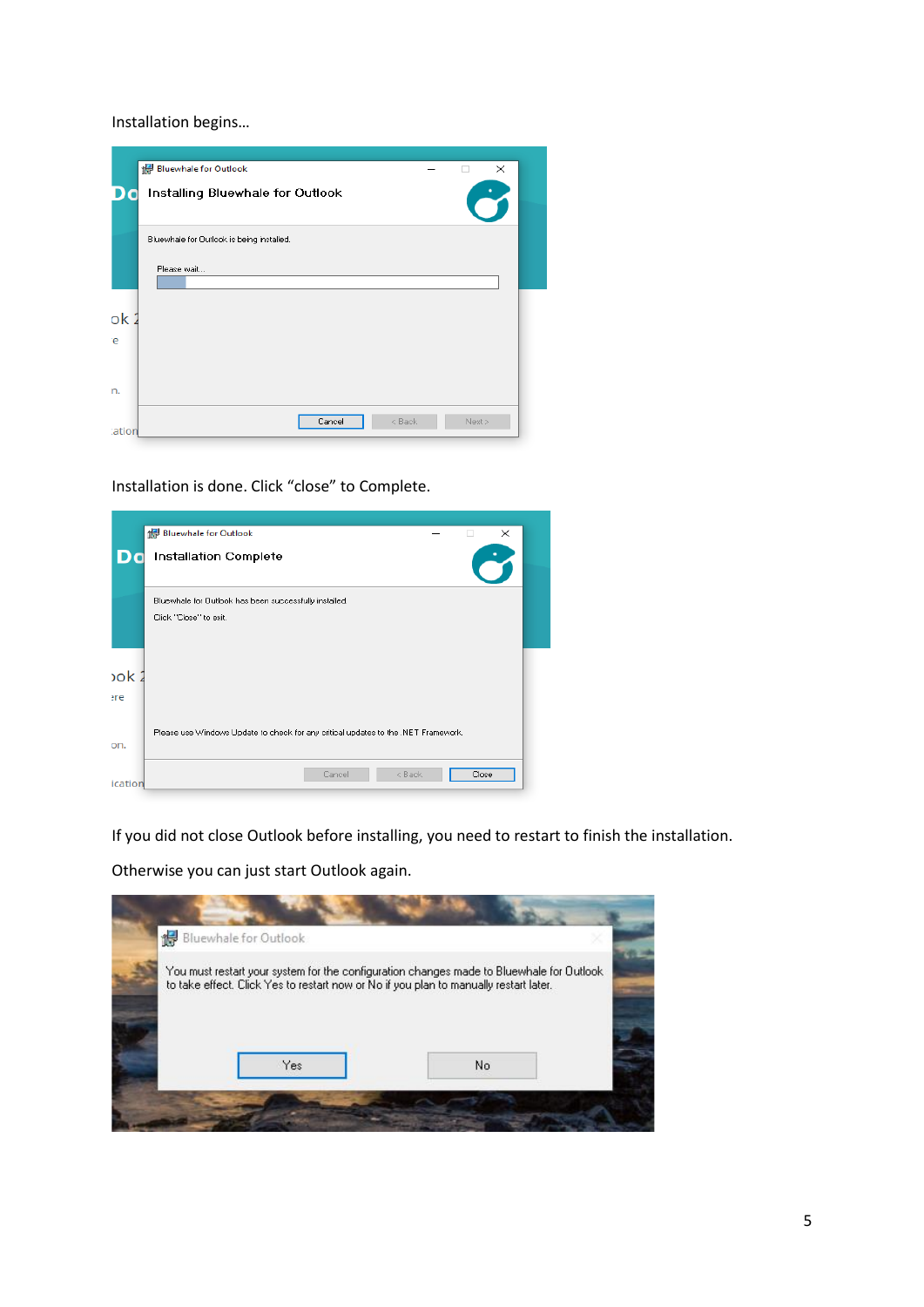# <span id="page-5-0"></span>Settings

Before using Bluewhale you must enter the address of your Bluewhale-server and select authentication method.

If you're Bluewhale Cloud customer use following Bluewhale server: [https://cloud.bluewhale.dk](https://cloud.bluewhale.dk/) Wolters Kluwer customers should use: [https://wolterskluwer.bluewhale.dk](https://wolterskluwer.bluewhale.dk/)

In both cases choose "Bluewhale Security" and enter your login and password in the provided fields.

If you're a Bluewhale Enterprise customer, please ask your IT-department for appropriate settings.

Click the **"Test login"**-button to verify your login settings.

| C<br>≂                                                                                                                                                                                                                                          |                                                                                                         |   |      |         |
|-------------------------------------------------------------------------------------------------------------------------------------------------------------------------------------------------------------------------------------------------|---------------------------------------------------------------------------------------------------------|---|------|---------|
| File<br>Home                                                                                                                                                                                                                                    | Send / Receive Folder                                                                                   |   | View | Add-ins |
| Bluewhale settings                                                                                                                                                                                                                              |                                                                                                         |   |      |         |
| Bluewhale settings                                                                                                                                                                                                                              | п                                                                                                       | × |      |         |
| Login<br>Bluewhale server<br>https://cloud.bluewhale.dk<br>◯ Use AD FS/OAuth2 (Azure AD)<br>◯ Use AD FS/SAML<br><b>SPN</b><br>● Use Bluewhale security<br>support@bluewhale.dk<br>Login<br>Password<br><br>Save password<br>Attachment settings | ◯ Use Kerberos/Windows integrated authentication<br>bluewhale/bwdefault.bluewhale.dk@BWAI<br>Test login |   |      |         |
|                                                                                                                                                                                                                                                 | Trigger Bluewhale at 10<br>$\left  \div \right $<br><b>MB</b>                                           |   |      |         |
| Always send large mails with Bluewhale<br>Ask each time I send                                                                                                                                                                                  |                                                                                                         |   |      |         |
|                                                                                                                                                                                                                                                 | Cancel<br>ОК                                                                                            |   |      |         |

## <span id="page-5-1"></span>Upgrading from Bluewhale for Outlook 1.x

Personal settings from Bluewhale for Outlook 1.x are automatically detected and applied.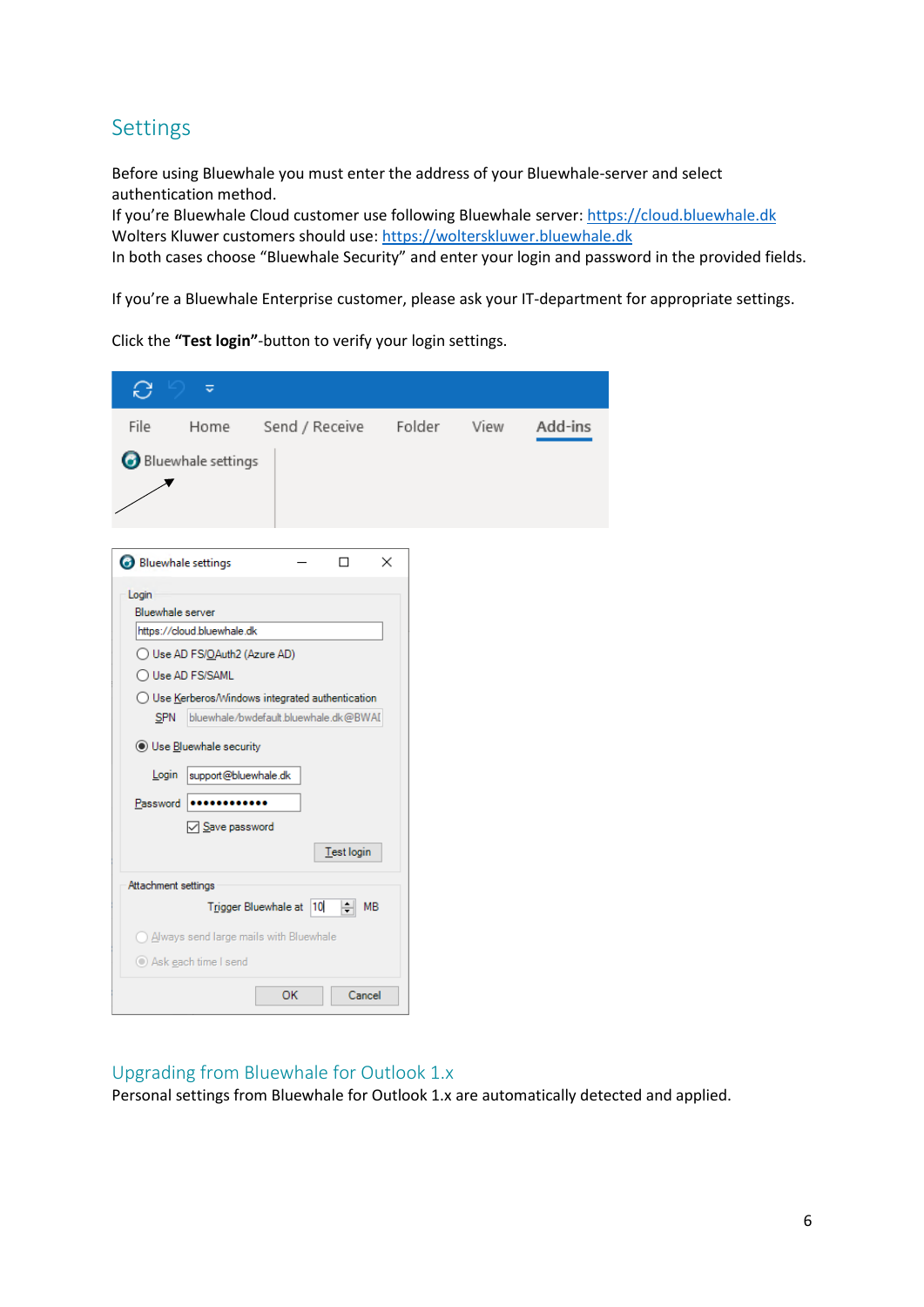# <span id="page-6-0"></span>Usage

When Bluewhale for Outlook is installed, a "Bluewhale" tab is added to mail windows:

| $\boxplus$                                                                                     | 9011                |        |                           |             | Untitled - Message (HTML) |      |           | $\overline{\mathbf{E}}$ | $\overline{\phantom{0}}$ | $\Box$  | $\times$ |
|------------------------------------------------------------------------------------------------|---------------------|--------|---------------------------|-------------|---------------------------|------|-----------|-------------------------|--------------------------|---------|----------|
| File<br>Attach file<br>M<br>Attach folder<br>$\triangleright$ Send with Bluewhale<br>Bluewhale | Message             | Insert | Options                   | Format Text | Review                    | Help | Bluewhale |                         | Q                        | Tell me | $\wedge$ |
| $\Rightarrow$<br>Send                                                                          | To<br>Cc<br>Subject |        | <b>Bluewhale Support;</b> |             |                           |      |           |                         |                          |         |          |

**"Attach file"** can be used to attach files, bypassing Outlook's normal limitations on file sizes and types.

**"Attach folder"** can be used to attach a complete folder, including any subfolders, preserving the folder structure.

Bluewhale is activated by clicking the **"Send with Bluewhale"**-button:

| Send with Bluewhale                                               |          |                                |         | п    | $\times$ |
|-------------------------------------------------------------------|----------|--------------------------------|---------|------|----------|
| <b>Recipients</b>                                                 |          |                                |         |      |          |
| E-mail                                                            | Password | Mobile                         | $e$ -ID |      |          |
| shj@bluewhale.dk                                                  | Created  | 22857004<br>45<br>$\checkmark$ |         |      |          |
|                                                                   |          |                                |         |      |          |
| Please choose how to send the message                             |          |                                |         |      |          |
| Send with Bluewhale                                               |          |                                |         |      |          |
| The message/files will be available for download until 26-07-2020 |          |                                |         |      |          |
| Send attached files and folders using Bluewhale                   |          |                                |         |      |          |
| Authorize recipient with password                                 |          |                                |         |      |          |
| Send SMS PIN code to recipient mobile number                      |          |                                |         |      |          |
| Send with S/MIME encryption                                       |          |                                |         |      |          |
| Authorize recipient with NemID                                    |          |                                |         |      |          |
| Authorize recipient with Norwegian BankID on mobile               |          |                                |         |      |          |
| Authorize recipient with Swedish BankID                           |          |                                |         |      |          |
| Send normally                                                     |          |                                |         |      |          |
| Send normally                                                     |          |                                |         |      |          |
|                                                                   |          |                                |         | Send |          |
| Cancel                                                            |          |                                |         |      |          |

You can now choose how to authorize the recipient. The choices are either password, SMS PIN code, S/MIME or your recipient's e-ID (e.g. NemID for Denmark and BankID for Norway and Sweden).

- SMS PIN code and Norwegian BankID require that you enter the recipient's mobile number.
- S/MIME requires a valid certificate for your recipient in the public certificate database (DK).
- NemID requires the recipient's CPR- or CVR-number.
- Swedish BankID requires the recipient's personal identity number (Swedish: personnummer).

<span id="page-6-1"></span>Click **"Send"** to send the message. The secure message is stored in your "Sent items"-folder in Outlook. The original message can be viewed in the "Sent with Bluewhale"-folder.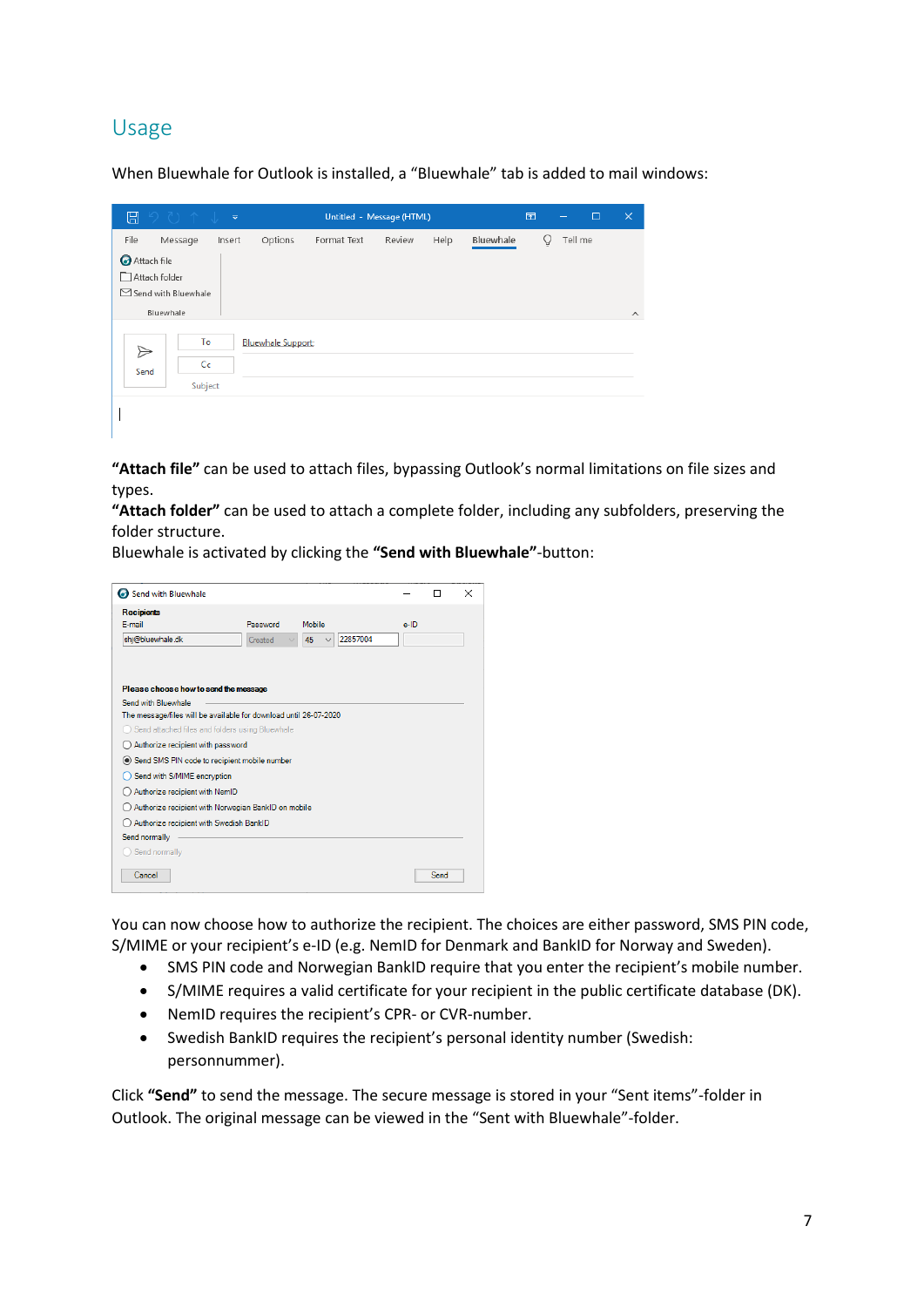## Password authorization

If SMS or e-ID authorization is not possible for a recipient, you can use password authorization.

For security reasons, messages carrying sensitive content must be sent after the recipient has created a password. This means that you need to mail new recipients twice: First to prompt them to create a password, second you can mail the actual sensitive content.

Click the **"Invite"**-button next to the new recipient to generate a password invitation mail. When you have sent the invitation mail, the recipient is guided to create a password.

| Send with Bluewhale         |          |        | ×<br>□                                                                                                                                                                                                                                                                                                                                                                                                                                                                                                                                              |
|-----------------------------|----------|--------|-----------------------------------------------------------------------------------------------------------------------------------------------------------------------------------------------------------------------------------------------------------------------------------------------------------------------------------------------------------------------------------------------------------------------------------------------------------------------------------------------------------------------------------------------------|
| <b>Recipients</b><br>E-mail | Password | Mobile | 日 り ひ<br>Invitation to receive secure messages - Message (HTML)<br>$\overline{\mathbf{v}}$                                                                                                                                                                                                                                                                                                                                                                                                                                                          |
| support@bluewhale.dk        | Invite   | 45     | Options<br>Bluewhale<br><b>File</b><br>Format Text<br>Review<br>Help<br>Message<br>Insert<br>m<br>В<br>$\blacktriangleleft$<br>U<br>$\sqrt{2}$<br>$\top$<br>Calibri (Body) v<br>v<br>$\cdot$ A<br>11<br>$\sim$ $\cdots$<br>$\checkmark$<br>ΙZ.<br>To<br>support@bluewhale.dk<br>$\triangleright$<br>C <sub>C</sub><br>Send<br>Subject<br>Invitation to receive secure messages<br>Please use the link below to enable secure messaging:<br>https://cloud2.bluewhale.dk/rs?key=43CE8MuyAnZDRAYghnxgkRv45Qz2paX4#<br>Med venlig hilsen / Best regards |

You will receive a mail when the password is created and the password status for the recipient is updated from "Invite" (yellow) to "Created" (green).

| Send with Bluewhale         |          |                              |         |  |
|-----------------------------|----------|------------------------------|---------|--|
| <b>Recipients</b><br>E-mail | Password | Mobile                       | $e$ -ID |  |
| support@bluewhale.dk        | Created  | 45<br>$\checkmark$<br>$\sim$ |         |  |

The recipient can use the password to open **future** password validated messages.

<span id="page-7-0"></span>The recipients' password statuses are shared within your organization, so if a co-worker has already communicated with a recipient, you can send the sensitive content right away. This is indicated by the recipient's password status being "Created" or "Verified" (see below).

#### Verifying password recipients

You can optionally add an extra layer of security by verifying the recipient. This is done by contacting the recipient (e.g. calling the recipient by phone) and verifying that the password indeed was created by the intended recipient. Register this by toggling the recipient's password status to "Verified".

| Send with Bluewhale         |                                 |                              | $\qquad \qquad -$ |  |
|-----------------------------|---------------------------------|------------------------------|-------------------|--|
| <b>Recipients</b><br>E-mail | Password                        | Mobile                       | e-ID              |  |
| support@bluewhale.dk        | Verified<br>Created<br>Verified | 45<br>$\sim$<br>$\checkmark$ |                   |  |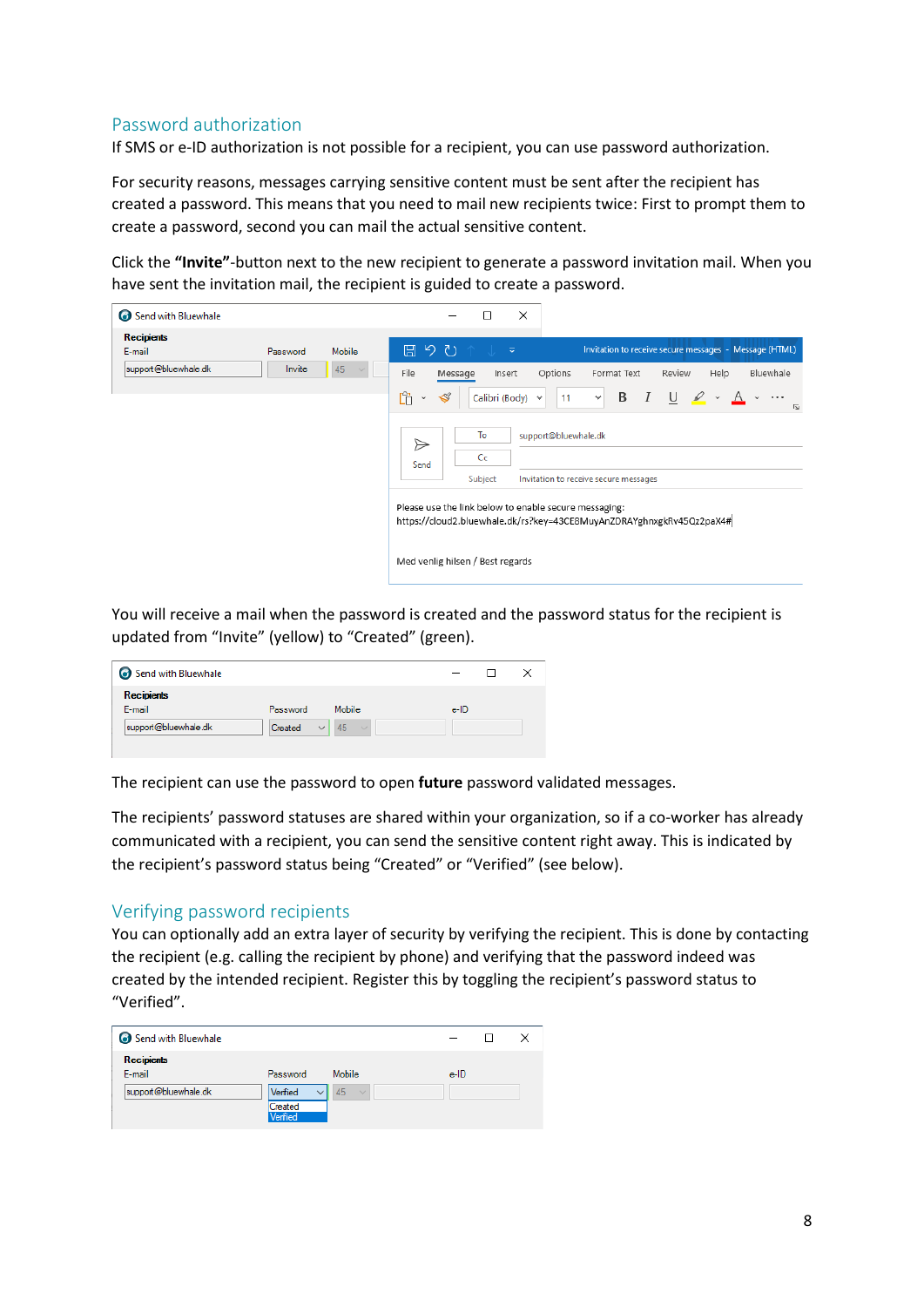#### <span id="page-8-0"></span>Forgotten recipient password

If a recipient forgets her password, the recipient can request a password reset by clicking the **"Forgot password"**:

| Enter password<br>Ħ | $\times$<br>+                               |                                             |
|---------------------|---------------------------------------------|---------------------------------------------|
| $\rightarrow$ C     | ■ cloud.bluewhale.dk/bwviewer/wicket/page?1 | $\left  \cdots \right $<br>07 ☆<br>$($ (--) |
|                     | <b>O</b> bluewhale                          |                                             |
|                     | Enter password                              |                                             |
|                     | Password                                    |                                             |
|                     |                                             | Forgot password<br>Continue                 |

This will trigger a mail notification to you and cause the recipient's password status to change to "Reinvite":

| Send with Bluewhale         |          |                  |      |  |
|-----------------------------|----------|------------------|------|--|
| <b>Recipients</b><br>E-mail | Password | Mobile           | e-ID |  |
| support@bluewhale.dk        | Reinvite | 45<br>$\searrow$ |      |  |

To allow the recipient to create a new password, simply click the **"Reinvite"**-button to generate a new invitation mail.

This mail is equivalent with the initial invitation mail and will allow the recipient to create a new password. When this happens, the recipient's status is updated to "Created".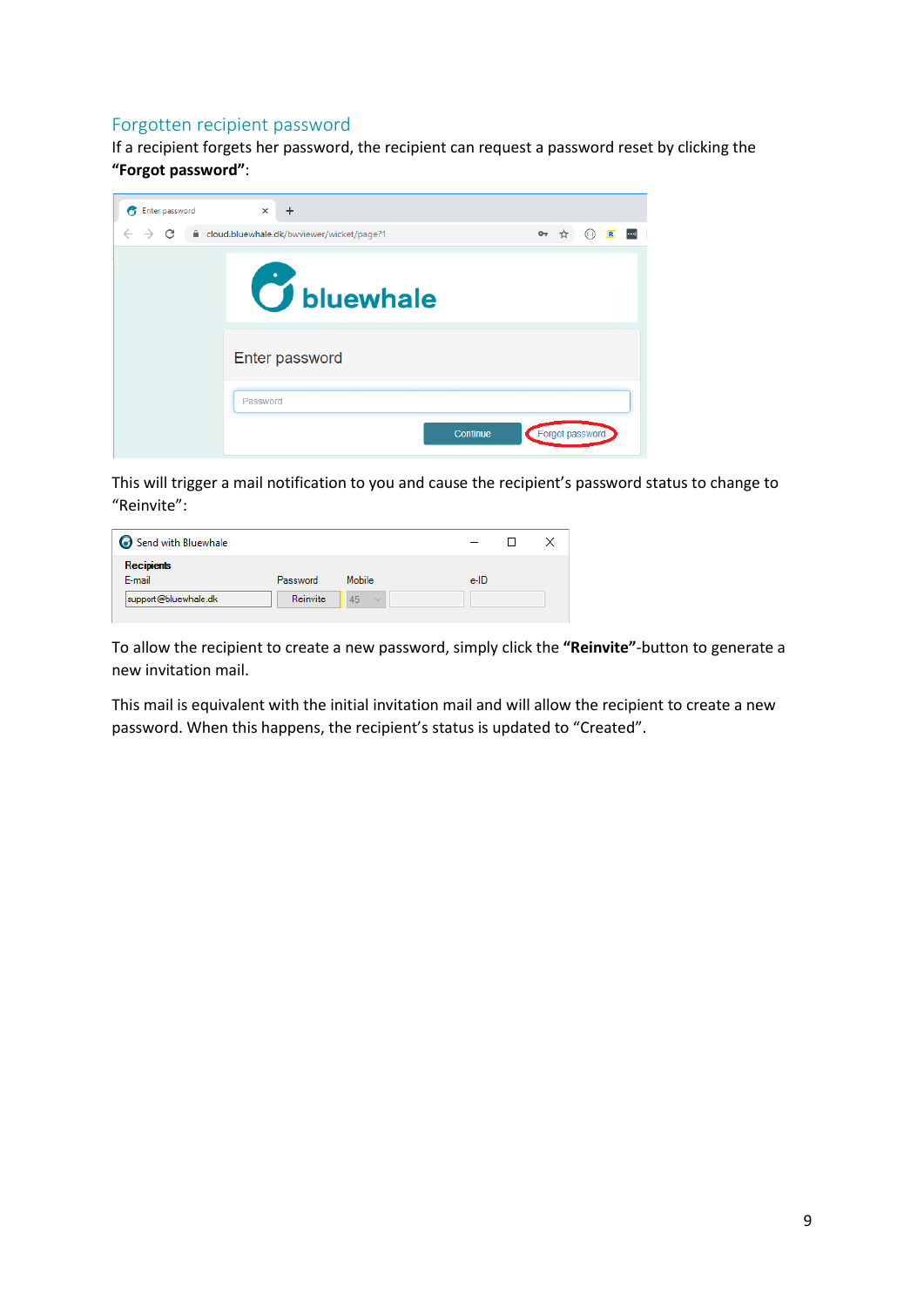#### <span id="page-9-0"></span>Secure Inbound

When a communication is initiated by you, recipients can use the reply-button to return a secure reply. However, to enable secure inbound communication initiated by an external party, you must first share a "Secure Inbound" link e.g. on your website.

If you are a Bluewhale Enterprise customer, you can generate a "Secure Inbound" link in Outlook. Click on the **"Secure Inbound"**-button on the Bluewhale-tab and select the required validation.

| 日 り ひ                         |               | ₹      |                           |                                                                                         |        | Untitled - Message (HTML) |           |
|-------------------------------|---------------|--------|---------------------------|-----------------------------------------------------------------------------------------|--------|---------------------------|-----------|
| File                          | Message       | Insert | Options                   | Format Text                                                                             | Review | Help                      | Bluewhale |
| <b>Attach file</b>            |               |        | Secure Inbound ~          |                                                                                         |        |                           |           |
|                               | Attach folder |        | Secure Inbound            |                                                                                         |        |                           |           |
| $\boxdot$ Send with Bluewhale |               |        | Secure Inbound with SMS   |                                                                                         |        |                           |           |
|                               | Bluewh        |        | Secure Inbound with NemID |                                                                                         |        |                           |           |
|                               | From $\vee$   |        | support@bluewhale.dk      |                                                                                         |        |                           |           |
| Send                          | ↣<br>To       |        |                           |                                                                                         |        |                           |           |
|                               | Cc            |        |                           |                                                                                         |        |                           |           |
|                               | Subject       |        |                           |                                                                                         |        |                           |           |
|                               |               |        |                           |                                                                                         |        |                           |           |
|                               |               |        |                           | https://bwdefault.bluewhale.dk/bwviewer/selfservice/sms?key=HA5FXGFHi9vbg9TkdiVTrpg9nn7 |        |                           |           |

Bluewhale Cloud customers who wish to use "Secure Inbound" can add the module "Secure Inbound" by ordering a link, please contact [sales@bluewhale.dk.](mailto:sales@bluewhale.dk)

#### <span id="page-9-1"></span>Downloading secure messages

When you receive a secure reply (e.g. a recipient has replied to a message sent with Bluewhale or someone has used your "Secure Inbound" link), you can always access it by clicking the provided link. However, it is also possible to import the message in Outlook.

This enables you to handle the secure message like any other email.

Just click **"Download message"** in order to download:

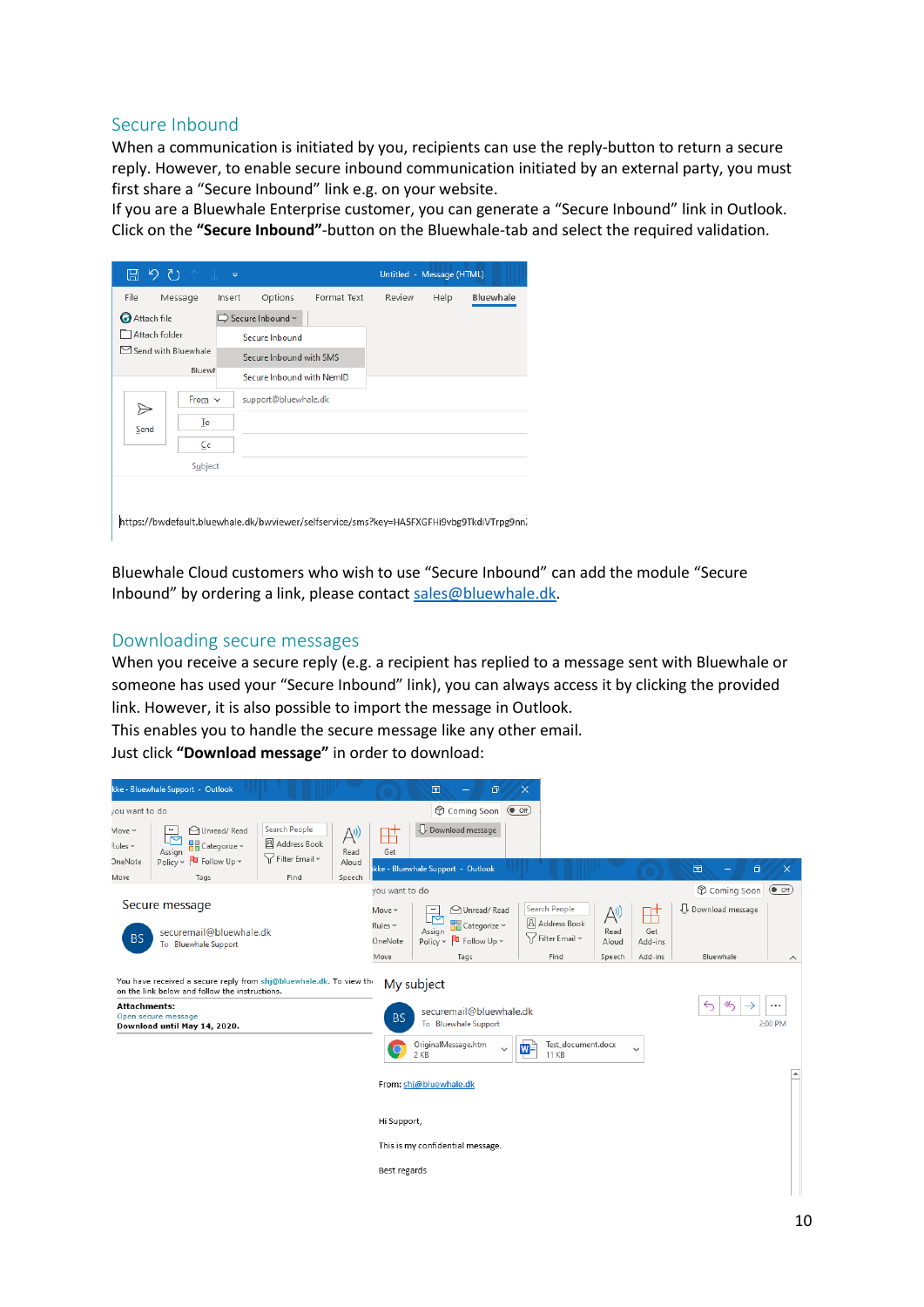#### <span id="page-10-0"></span>Open replies and forwards in a new window

To enable Bluewhale functionality when replying or forwarding mail, you must check the "Open replies and forwards in a new window" option in Outlook mail settings.

| <b>Outlook Options</b>                                              |                                                                                                                                                                                                                                                                                                                                                                                                                                                              | 2 | × |
|---------------------------------------------------------------------|--------------------------------------------------------------------------------------------------------------------------------------------------------------------------------------------------------------------------------------------------------------------------------------------------------------------------------------------------------------------------------------------------------------------------------------------------------------|---|---|
| General                                                             | <b>Conversation Clean Up</b>                                                                                                                                                                                                                                                                                                                                                                                                                                 |   | ▲ |
| Mail<br>Calendar<br>Groups<br>People<br>Tasks<br>Search<br>Language | Cleaned-up items will go to this folder:<br>Browse<br>Messages moved by Clean Up will go to their account's Deleted Items.<br>When cleaning sub-folders, recreate the folder hierarchy in the destination folder<br>Don't move unread messages<br>Don't move categorized messages<br>$\mathord{\vee}$<br>Don't move flagged messages<br>Don't move digitally-signed messages<br>$\vee$<br>When a reply modifies a message, don't move the original<br>$\vee$ |   |   |
| <b>Ease of Access</b>                                               | <b>Replies and forwards</b>                                                                                                                                                                                                                                                                                                                                                                                                                                  |   |   |
| Advanced<br>Customize Ribbon<br><b>Ouick Access Toolbar</b>         | $\vee$ Open replies and forwards in a new window<br>a E<br><b>EA</b><br>Close original message window when replying or forwarding<br>Preface comments with:<br>Søren Hjarlvig                                                                                                                                                                                                                                                                                |   |   |
| Add-ins<br><b>Trust Center</b>                                      | Include original message text<br>When replying to a message:<br>Include original message text<br>When forwarding a message:                                                                                                                                                                                                                                                                                                                                  |   |   |
|                                                                     | Preface each line in a plain-text message with: >                                                                                                                                                                                                                                                                                                                                                                                                            |   |   |

## <span id="page-10-1"></span>Enabling "Process files"

Sometimes it can be useful to combine the capabilities of Bluewhale with other secure mail solutions. Perhaps you wish to sign or encrypt the message using S/MIME or send the message using another secure mail add-in.

**"Process files"** prepares the message for delivery without sending the message. When the message is prepared, you can manually choose how to send the message.

| <b>IEI</b>               | $\odot$ ( $\uparrow$ $\downarrow$ $\downarrow$ |                        |                      |             | Untitled - Message (HTML) |      |           |          |                             | $\mathbf{E}$ | - | $\Box$<br>$\times$                                   |
|--------------------------|------------------------------------------------|------------------------|----------------------|-------------|---------------------------|------|-----------|----------|-----------------------------|--------------|---|------------------------------------------------------|
| File                     | Message                                        | Insert                 | Options              | Format Text | Review                    | Help | Bluewhale | $\Omega$ | Tell me what you want to do |              |   |                                                      |
| Attach file              | Attach folder<br>Send with Bluewhale           | سعد<br>↑ Process files | malabound ~          |             |                           |      |           |          |                             |              |   |                                                      |
|                          |                                                | Bluewhale              |                      |             |                           |      |           |          |                             |              |   | $\widehat{\phantom{a}}$                              |
| $\triangleright$<br>Send | From $\vee$<br>To<br>C <sub>c</sub><br>Subject |                        | support@bluewhale.dk |             |                           |      |           |          |                             |              |   |                                                      |
|                          | Med venlig hilsen / Best regards               |                        |                      |             |                           |      |           |          |                             |              |   | $\overline{\phantom{a}}$<br>$\overline{\phantom{0}}$ |

#### To enable "Process files" set the Registry key HKEY\_LOCAL\_MACHINE\SOFTWARE\WOW6432Node\Bluewhale\Bluewhale for Outlook\enableProcessFiles to "True".

| Registry Editor |                                                                                  |   |                                     |               | ×<br>п                               |
|-----------------|----------------------------------------------------------------------------------|---|-------------------------------------|---------------|--------------------------------------|
| <b>File</b>     | Edit View Favorites Help                                                         |   |                                     |               |                                      |
|                 | Computer\HKEY_LOCAL_MACHINE\SOFTWARE\WOW6432Node\Bluewhale\Bluewhale for Outlook |   |                                     |               |                                      |
|                 | mozilla.org                                                                      | ۸ | Name                                | Type          | Data                                 |
|                 | <b>MozillaPlugins</b>                                                            |   | ab (Default)                        | REG_SZ        | (value not set)                      |
|                 | <b>ODBC</b>                                                                      |   | ab acceptAnyCert                    | REG_SZ        |                                      |
|                 | <b>OEM</b>                                                                       |   | ab activateOnItemSend               | <b>REG SZ</b> |                                      |
|                 | Partner<br><b>Policies</b>                                                       |   | ab addSignatureToProtectedMessa     | REG SZ        |                                      |
|                 | <b>RegisteredApplications</b>                                                    |   | ab askBeforeBluewhaling             | <b>REG SZ</b> |                                      |
|                 | <b>SyncIntegrationClients</b>                                                    |   | ab bluewhaleServer                  | REG SZ        |                                      |
|                 | <b>Windows</b>                                                                   |   | ab enableEboks                      | REG SZ        |                                      |
|                 | WOW6432Node                                                                      |   | ab enablelnvitation                 | REG SZ        |                                      |
|                 | <b>Bluewhale</b>                                                                 |   | ab enableLoginSettings              | REG SZ        |                                      |
|                 | <b>Bluewhale for Outlook</b>                                                     |   | ab enableNemid                      | <b>REG SZ</b> |                                      |
|                 | Caphyon                                                                          |   | ab enableProcessFiles               | <b>REG SZ</b> | True                                 |
|                 | <b>Classes</b>                                                                   |   | ab enableSendClear                  | <b>REG SZ</b> |                                      |
|                 | <b>Clients</b>                                                                   |   | ab enableSendSecure                 | REG_SZ        |                                      |
|                 | Cryptomathic                                                                     |   | ab installDir                       | REG_SZ        | C:\Program Files (x86)\Bluewhale\Blu |
|                 | Google                                                                           | v | ah kadaarar San den Drin cinal<br>≺ | DEC C7        | $\sum_{i=1}^{n}$                     |
|                 | Intel                                                                            |   |                                     |               |                                      |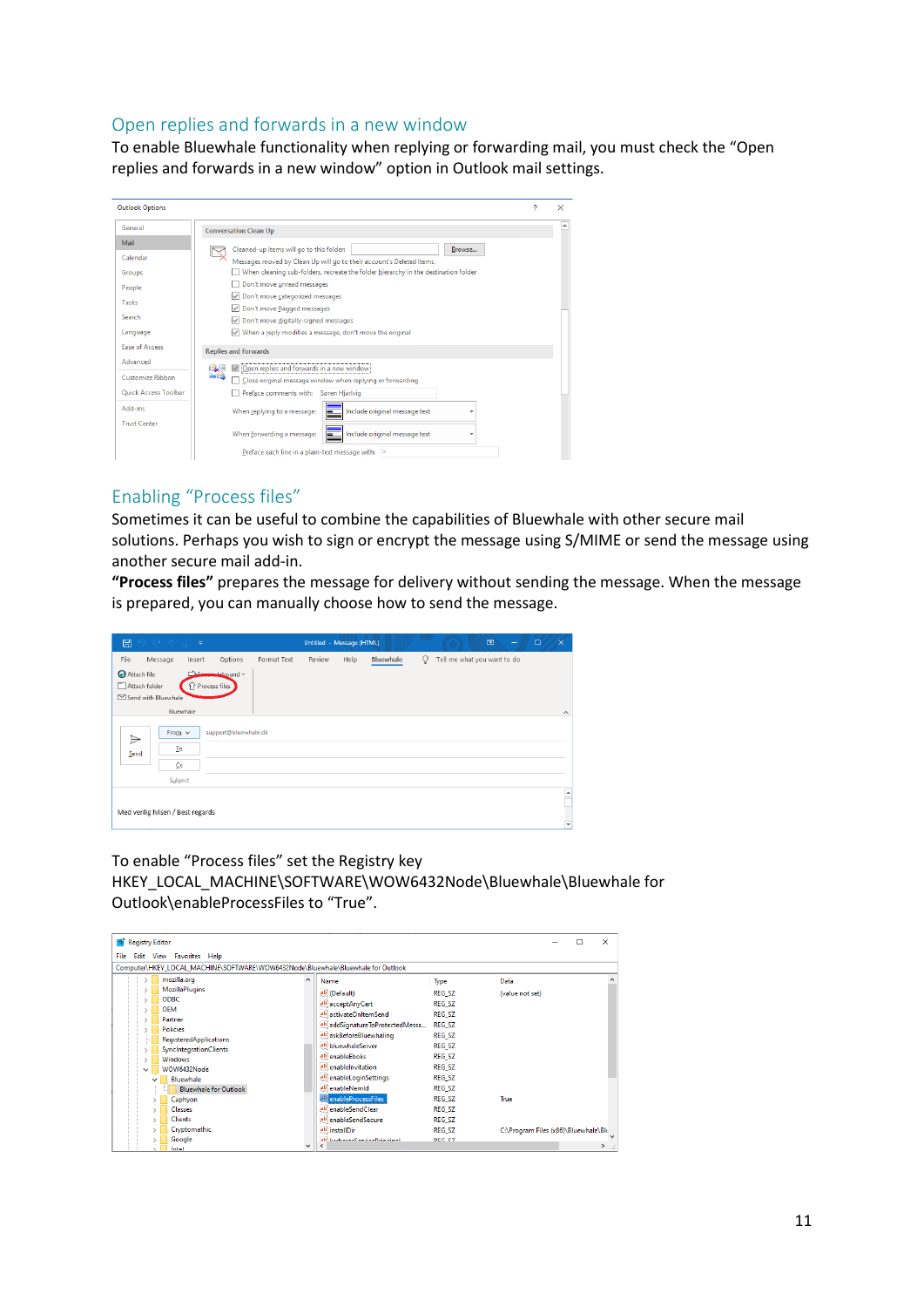# <span id="page-11-0"></span>Deployment

The Bluewhale for Outlook MSI supports various properties. When Bluewhale for Outlook is installed the settings provided to the installer are stored in the registry:

HKEY\_LOCAL\_MACHINE\SOFTWARE\WOW6432Node\Bluewhale\Bluewhale for Outlook

This will be the default settings for all users on the machine. Personal settings are stored here:

HKEY\_CURRENT\_USER\Software\Bluewhale\Bluewhale for Outlook

When installing on many computers, it is recommended to create an install script or transformation file with the desired settings. It is also possible to push the settings using a group policy.

## <span id="page-11-1"></span>Example installation parameters

This example configures Bluewhale for Outlook for Kerberos single sign-on and a lower limit of 30 Mb. If there are attached more than 30 Mb of files to a mail, the user is automatically prompted to use Bluewhale (default is 20 Mb).

#### msiexec.exe /i bwoutlookSetup.msi /qn

BLUEWHALE\_SERVER="https://bluewhale.your.domain" SERVICE\_PRINCIPAL="bwservice/bluewhale.your.domain@COMPANY.DOMAIN" USE\_SSPI="True" LOWER\_LIMIT="30" /l\* bwinstall.log

## <span id="page-11-2"></span>Example installation parameters - Bluewhale Server 5.2+

With Bluewhale Server 5.2+ it is no longer needed to specify a login method. If single sign-on is configured on the server, Bluewhale for Outlook will automatically query the server and use the appropriate login method (Oauth2/SAML/Kerberos).

msiexec.exe /i bwoutlookSetup.msi /qn BLUEWHALE\_SERVER="https://bluewhale.your.domain" LOWER\_LIMIT="30" /l\* bwinstall.log

#### <span id="page-11-3"></span>Multi-user environments

By default Bluewhale for Outlook is available for all users on the system. If you wish to limit the add-in to specific users, you can delete the HKLM registry key:

HKEY\_LOCAL\_MACHINE\SOFTWARE\Microsoft\Office\Outlook\Addins\bwoutlook.AddinModule

And only re-add the key to HKEY\_CURRENT\_USER where needed using a group policy:

[HKEY\_CURRENT\_USER\SOFTWARE\Microsoft\Office\Outlook\Addins\bwoutlook.AddinModule] "FriendlyName"="Bluewhale for Outlook"

"Description"="Bluewhale for Outlook allows you to send and receive large files using e-mail."

"CommandLineSafe"=dword:00000000

"LoadBehavior"=dword:00000003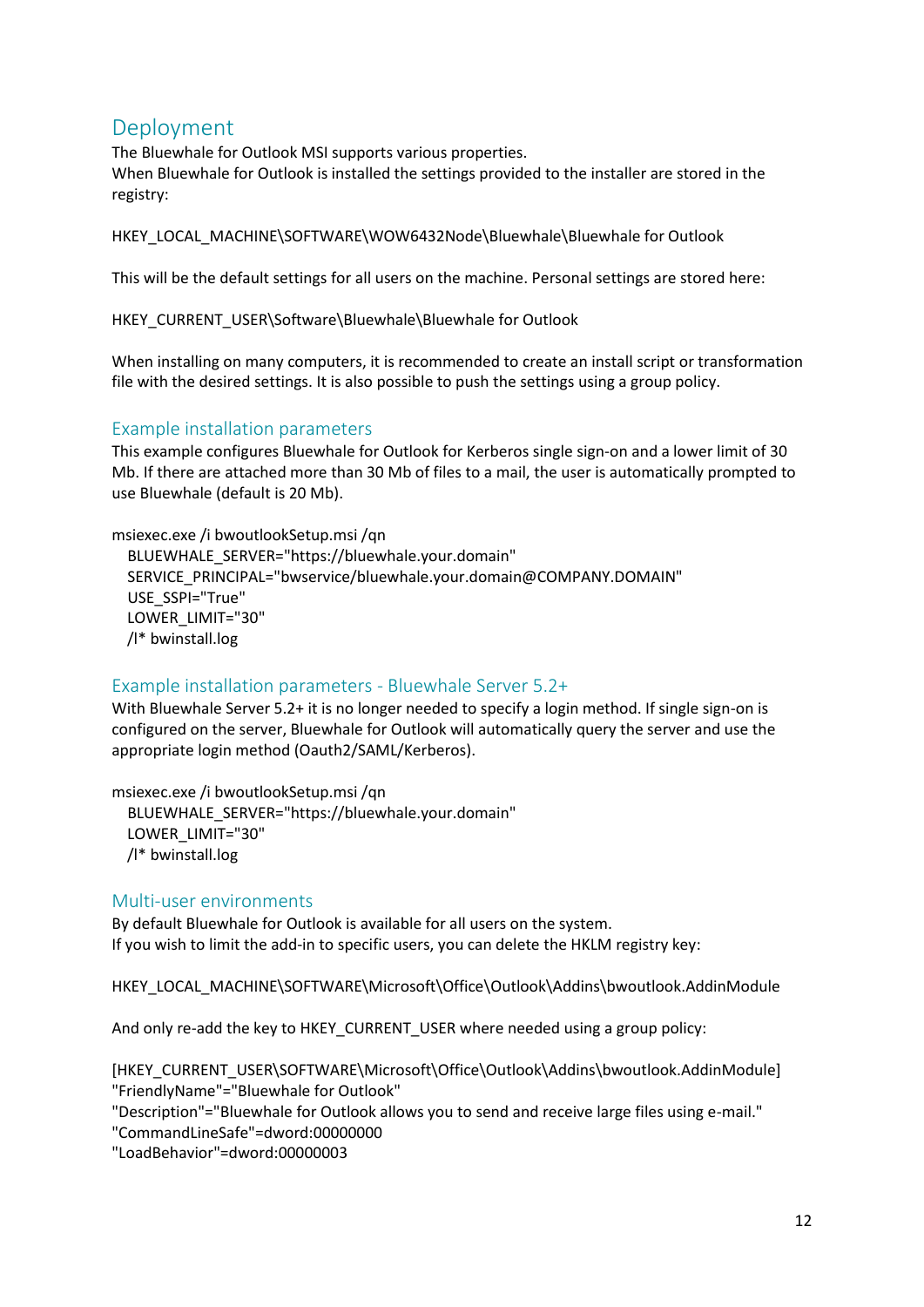#### <span id="page-12-0"></span>Registry settings

<span id="page-12-1"></span>

| Property:<br>Registry key:<br>User override: Yes<br>Description:                   | <b>BLUEWHALE SERVER</b><br>bluewhaleServer<br>Example value: https://bluewhale.company.com<br>URL to your Bluewhale Server.                                                                                       |
|------------------------------------------------------------------------------------|-------------------------------------------------------------------------------------------------------------------------------------------------------------------------------------------------------------------|
| Property:<br>Registry key:<br>Default value:<br>User override: Yes<br>Description: | ASK_BEFORE_BLUEWHALING<br>askBeforeBluewhaling<br>False<br>Prompt the user if the e-mail should be sent by Bluewhale.                                                                                             |
| Property:<br>Registry key:<br>Default value:<br>User override: Yes<br>Description: | SAVE_PASSWORD<br>savePassword<br>True<br>Bluewhale for Outlook can store Bluewhale login information in an encrypted form.<br>Only used if Kerberos or AD FS single sign-on is not used.                          |
| Property:<br>Registry key:<br>Default value:<br>User override: Yes<br>Description: | LOWER_LIMIT<br>lowerLimit<br>20<br>The default Bluewhale attachment size trigger in Mb. Mails with attachments larger<br>than this limit, will be intercepted by Bluewhale.                                       |
| Property:<br>Registry key:<br>Default value:<br>User override:<br>Description:     | HIDE_BW_INFO_MESSAGE<br>hideBwInfoMessage<br>False<br>Yes<br>This options toggles if the "Bluewhale is installed and ready to use"-message should<br>be shown to the user, the first time Bluewhale is installed. |
| Property:<br>Registry key:<br>Default value:<br>Description:                       | ACCEPT ANY CERT<br>acceptAnyCert<br>False<br>If enabled Bluewhale will accept any SSL certificate, including self-signed certificates.<br>Not recommended for production systems.                                 |
| Authentication                                                                     |                                                                                                                                                                                                                   |
| Property:<br>Registry key:<br>User override: Yes<br>Description:                   | SERVICE PRINCIPAL<br>kerberosServicePrincipal<br>Example value: bwservice/bluewhale.your.domain@COMPANY.DOMAIN<br>Kerberos service principal. Required for Kerberos single-sign-on.                               |
| Property:<br>Registry key:<br>Default value:<br>User override: Yes                 | USE_SSPI<br>useSSPI<br>False                                                                                                                                                                                      |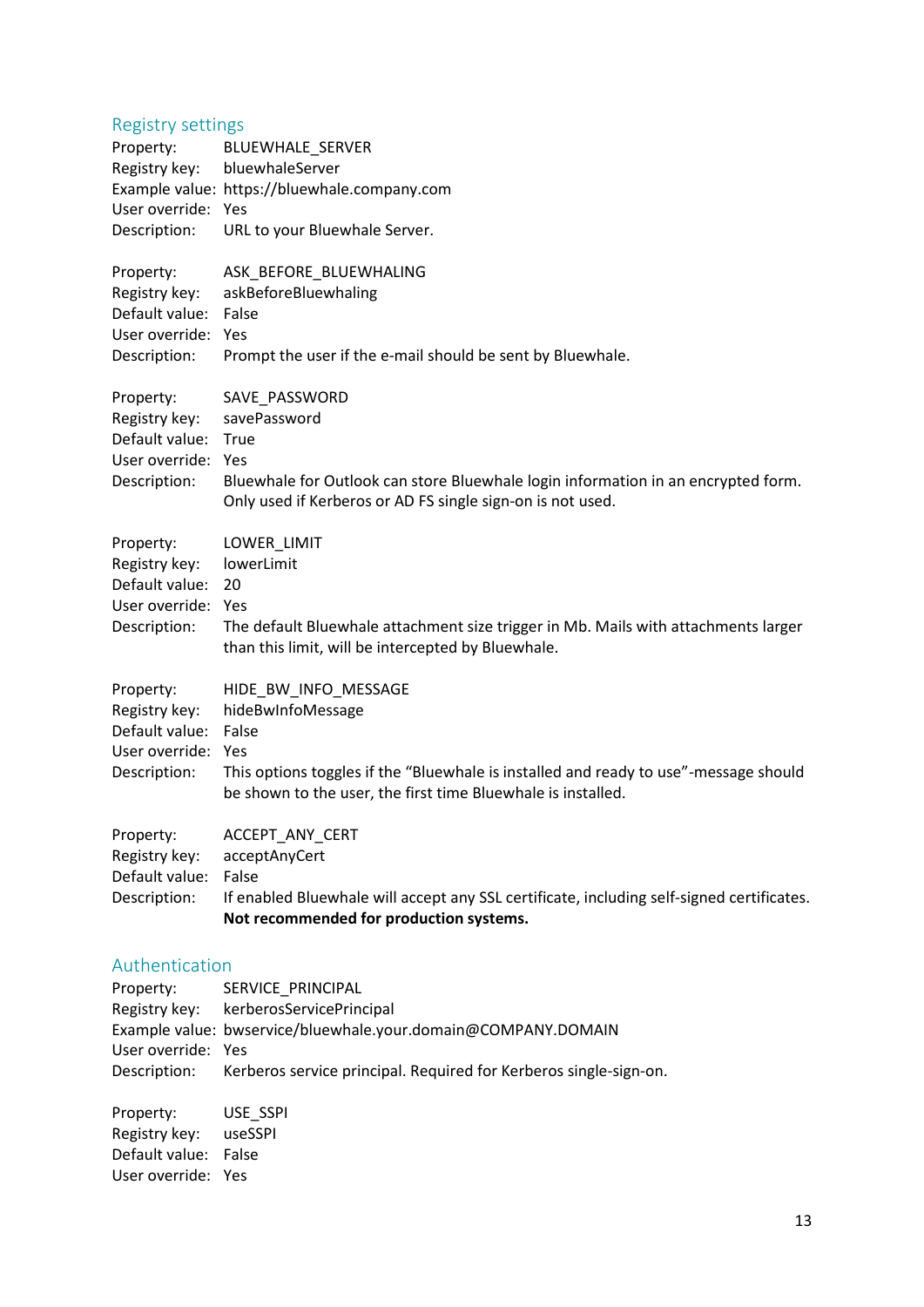Description: Login using Kerberos single sign-on.

<span id="page-13-0"></span>

| Property:<br>Registry key:<br>Default value: False<br>User override: Yes<br>Description: | USE_ADFS<br>useADSF<br>Login using AD FS.                                                                                                                                                                                                                                                             |
|------------------------------------------------------------------------------------------|-------------------------------------------------------------------------------------------------------------------------------------------------------------------------------------------------------------------------------------------------------------------------------------------------------|
| Property:<br>Registry key:<br>Default value:<br>User override: Yes<br>Description:       | USE ADAL<br>useADAL<br>False<br>Login using ADAL/OAuth2.                                                                                                                                                                                                                                              |
| Sending methods<br>Property:<br>Registry key:<br>Default value: True<br>Description:     | ENABLE_SEND_SECURE<br>enableSendSecure<br>Enables the extended "Send with Bluewhale"-dialog.                                                                                                                                                                                                          |
| Property:<br>Registry key:<br>Default value:<br>Description:                             | USE_PIN_CODE_BY_DEFAULT<br>usePinCodeByDefault<br>True<br>Controls if "Send SMS PIN code" should be selected by default in Bluewhale dialog.<br>If set to True the ASK_BEFORE_BLUEWHALING property is ignored since the<br>Bluewhale dialog must always be shown. Can also be controlled server side. |
| Property:<br>Registry key:<br>Default value:<br>Description:                             | <b>ENABLE_EBOKS</b><br>enableEboks<br>False<br>Enables Digital Post/e-Boks features. Can also be controlled server side.                                                                                                                                                                              |
| Property:<br>Registry key:<br>Default value:<br>Description:                             | ENABLE_NEMID<br>enableNemId<br>False<br>Enables Nemid features. Can also be controlled server side.                                                                                                                                                                                                   |
| Property:<br>Registry key:<br>Default value:<br>Description:                             | ENABLE_Send_Clear<br>enableSendClear<br>True<br>Enables the ability to send large files and folder but with no extra recipient<br>validation. Can also be controlled server side.                                                                                                                     |

## <span id="page-13-1"></span>Additional features

| Property:            | ENABLE PROCESS FILES                                                                                                                                                 |
|----------------------|----------------------------------------------------------------------------------------------------------------------------------------------------------------------|
|                      | Registry key: enableProcessFiles                                                                                                                                     |
| Default value: False |                                                                                                                                                                      |
| Description:         | Enables the Process Files button on the Bluewhale tab. This allows Bluewhale to be<br>used in combination with other secure mail systems (e.g. Bluewhale handles the |
|                      | large files and the other system protects the message).                                                                                                              |